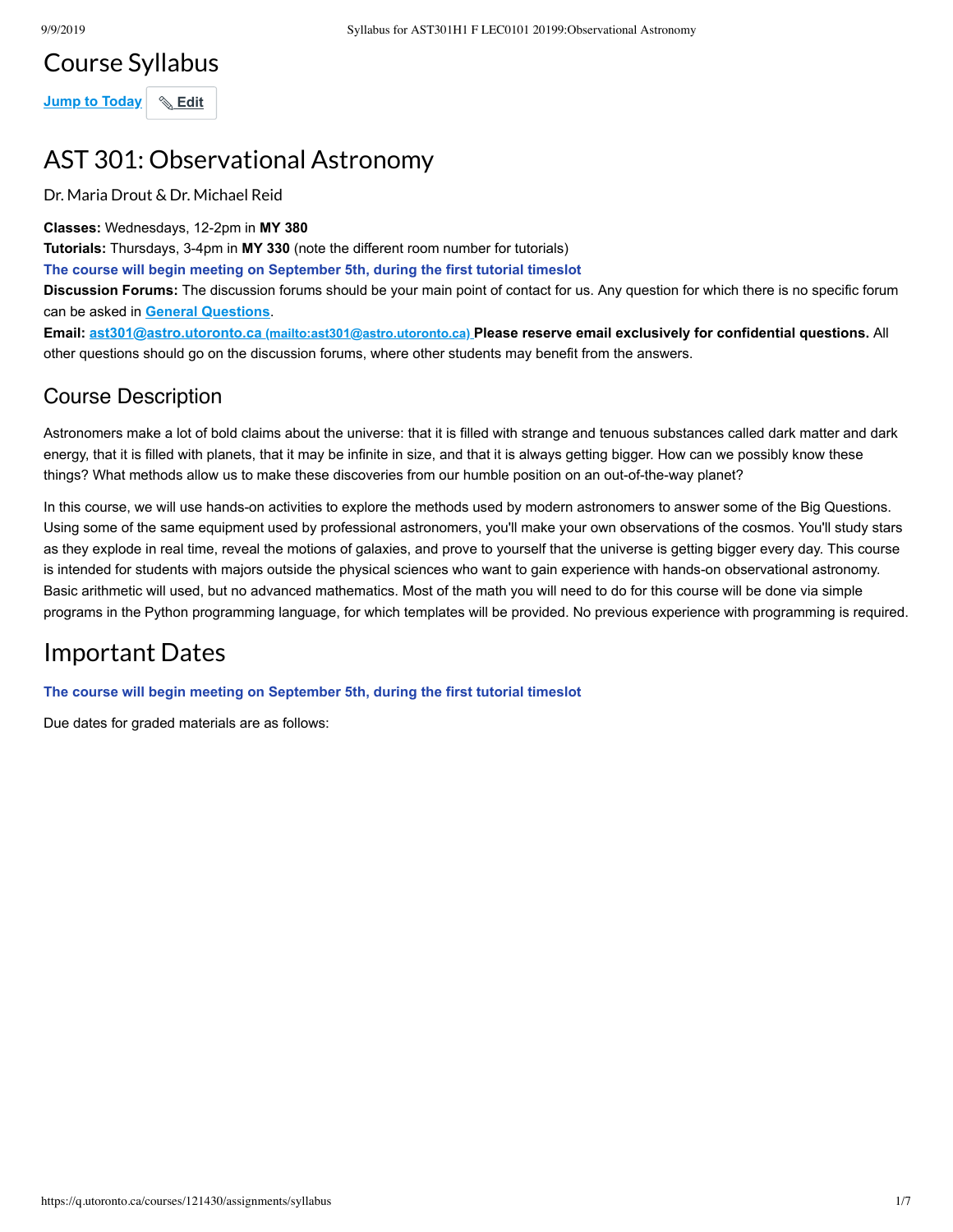|    |                         | $\vdots$ <b>*</b> Assignments<br>25% of Total                                                                                                                                                            |        |   |
|----|-------------------------|----------------------------------------------------------------------------------------------------------------------------------------------------------------------------------------------------------|--------|---|
| ÷  | ₽                       | <b>Assignment 1: The Powers of Telescopes</b><br>Week 2 (Sep. 11 & 12): Powers of Telescopes Module   Not available until Sep 11   Due Sep 18 at 11:59am                                                 |        | ÷ |
| H  | P,                      | <b>Assignment 2</b><br>Week 5 (Oct. 2 & 3): Flex Week Module   Not available until Oct 2   Due Oct 9 at 11:59am                                                                                          |        | ÷ |
| Ħ. | 垦                       | <b>Assignment 3: Measuring Distance Using Parallax</b><br>Week 6 (Oct. 9 & 10): Astronomical Distances Part 1 -- Parallax Module   Not available until Oct 9   Due Oct 16 at 11:59am                     |        | ÷ |
| H  | P,                      | Assignment 4: Supernova Distances<br>Week 9 (Oct. 30 & 31): Astronomical Distances Part 3 -- Supernovae Module   Not available until Oct 30   Due Nov 13 at 11:59am                                      |        | ÷ |
| H  | ₽                       | <b>Assignment 5: The Motions of Galaxies</b><br>Week 11 (Nov. 20 & 21): The Motions of Galaxies Module   Not available until Nov 20   Due Nov 27 at 11:59am                                              |        | ÷ |
|    | $\vdots$ <b>Reports</b> | 60% of Total                                                                                                                                                                                             |        |   |
| Ħ. | P,                      | <b>Report 1: Properties of Optical Detectors</b><br>Week 3 (Sep. 18 & 19): Properties of Optical Detectors Module   Not available until Sep 18   Due Sep 25 at 11:59am                                   |        |   |
| Ħ. | ₽                       | <b>Report 2: Essentials of Spectroscopy</b><br>Week 4 (Sep. 25 & 26): The Essentials of Spectroscopy Module   Not available until Sep 25   Due Oct 2 at 11:59am                                          |        |   |
| Ħ. | ₽                       | <b>Report 3: Variable Stars</b><br>Week 7 (Oct. 16 & 17): Astronomical Distances Part 2 -- Variable Stars Module   Not available until Oct 16   Due Oct 23 at 11:59am                                    |        | ÷ |
| H  | P,                      | Report 4: Photometry of Supernovae<br>Week 8 (Oct. 23 & 24): Photometry of Supernovae Module   Not available until Oct 23   Due Oct 30 at 11:59am                                                        |        | ÷ |
| H  | P,                      | <b>Report 5: The Motions of Stars</b><br>Week 10 (Nov. 13 & 14): The Motions of Stars Module   Not available until Nov 13   Due Nov 20 at 11:59am                                                        |        | ÷ |
| H  | P,                      | Report 6: Measuring Hubble's Law<br>Week 12 (Nov. 27 & 28): Hubble's Law and the Expansion of Space Module   Not available until Nov 27   Due Dec 4 at 11:59am                                           | $\sim$ |   |
|    |                         | $\vdots$ $\bullet$ Pre-class Activities<br>15% of Total                                                                                                                                                  |        |   |
| ÷  | TP.                     | Pre-Class Activity: The Powers of Telescopes<br>Week 2 (Sep. 11 & 12): Powers of Telescopes Module   Not available until Sep 5   Due Sep 10 at 11:59am                                                   |        |   |
| H  | Z,                      | Pre-Class Activity: Properties of Optical Detectors<br>Week 3 (Sep. 18 & 19): Properties of Optical Detectors Module   Not available until Sep 11   Due Sep 17 at 11:59am   9 pts                        |        | ÷ |
| H  | T3                      | Pre-Class Activity: Essentials of Spectroscopy<br>Week 4 (Sep. 25 & 26): The Essentials of Spectroscopy Module   Not available until Sep 18   Due Sep 24 at 11:59am                                      |        |   |
| ÷  | TZ.                     | Pre-Class Activity: Astronomical Distances Part 1 -- Parallax<br>Week 6 (Oct. 9 & 10): Astronomical Distances Part 1 -- Parallax Module   Not available until Oct 2   Due Oct 8 at 11:59am               | $\sim$ | ÷ |
| H  | TS.                     | Pre-Class Activity: Astronomical Distances Part 2 -- Variable Stars<br>Week 7 (Oct. 16 & 17): Astronomical Distances Part 2 -- Variable Stars Module   Not available until Oct 9   Due Oct 15 at 11:59am |        | ÷ |
| H  | T.T                     | Pre-Class Activity: Photometry of Supernovae<br>Week 8 (Oct. 23 & 24): Photometry of Supernovae Module   Not available until Oct 16   Due Oct 22 at 11:59am                                              |        | ÷ |
| H  | T3                      | Pre-Class Activity: Astronomical Distances Part 3 -- Supernovae<br>Week 9 (Oct. 30 & 31): Astronomical Distances Part 3 -- Supernovae Module   Not available until Oct 23   Due Oct 29 at 11:59am        |        | ÷ |
| H  | TP.                     | <b>Pre-Class Activity: The Motions of Stars</b><br>Week 10 (Nov. 13 & 14): The Motions of Stars Module   Not available until Nov 6   Due Nov 12 at 11:59am                                               |        | ÷ |
| H  | TZ.                     | <b>Pre-Class Activity: The Motions of Galaxies</b><br>Week 11 (Nov. 20 & 21): The Motions of Galaxies Module   Not available until Nov 13   Due Nov 19 at 11:59am                                        |        | ÷ |
| ö. | T3                      | Pre-Class Activity: Hubble's Law and the Expansion of Space<br>Week 12 (Nov. 27 & 28): Hubble's Law and the Expansion of Space Module   Not available until Nov 20   Due Nov 26 at 11:59am               |        | ÷ |

# Required Materials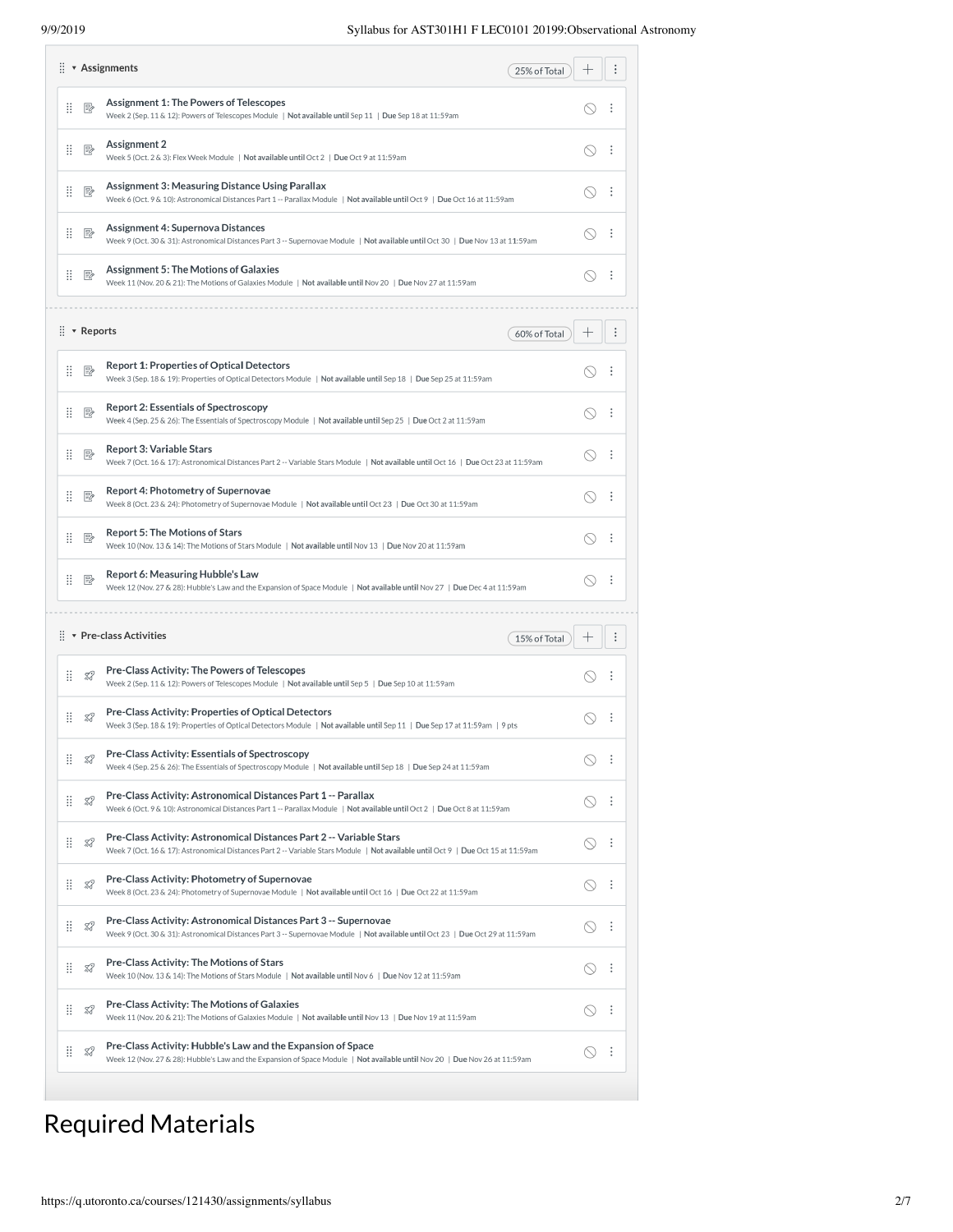#### 9/9/2019 Syllabus for AST301H1 F LEC0101 20199:Observational Astronomy

**There is no required textbook for this course.** You will be provided with online resources to read in preparation for each class. We will draw many readings from **OpenStax Astronomy [\(https://openstax.org/details/books/astronomy/\)](https://openstax.org/details/books/astronomy/)** , a high-quality free astronomy textbook. It's available on the web, in many downloadable formats, and in a print edition (there is a fee for the printed version). The online version is the most up-to-date.

## Course Learning Goals

By the end of the course, you will be able to:

- 1. Demonstrate that the universe is expanding.
- 2. Use astronomical techniques such as photometry and spectroscopy to characterize stars and galaxies.
- 3. Describe how astronomical cameras work and plan observations using them.
- 4. Distinguish different types of spectra and interpret them.
- 5. Measure the distances to stars using parallax and understand the limitations of this technique.
- 6. Use "standard candles" such as type Ia supernovae to measure distances across the universe.
- 7. Measure the Doppler shift of stars from their spectra, and understand the uncertainties of these measurements.
- 8. Measure the recession rate of a galaxy using its spectrum, and use recession rates to measure Hubble's Law.

#### **Office Hours**

No appointment is required for office hours. Both of our offices are located at 50 St. George Street, just across the road from the Myhal building where our classes take place.

- Dr. Drout's office hours in AB 227:
	- Mondays, 3:10-4:00pm.
- Dr. Reid's office hours in AB 129.
	- Tuesdays, 2:10-3:00 p.m.
	- Thursdays 1:10-2:00 p.m.
- TA Bethany Ludwig's office hours, in AB 123.
	- Mondays, 2:10-3:00 p.m. (Starting the week of Sept 18th).

#### Grading Scheme

This course is broken into themed modules. For each module, you will be graded on a pre-class activity, and either a short assignment or a longer report. The relative weights of these activities are as follows:

Pre-class Activities: 15% Reports: 60% Assignments: 25%

To allow you some opportunity to practice your skills without too much fear of failure, **we will drop your lowest score among the preclass activities and the reports** (but not among the assignments, of which there will be relatively few). The remaining grades in each category will be weighted equally before computing for your final grade in that category. So, for example, if one report is out of 21 marks and another is out of 32 marks, they will both be converted to percentages and weighted equally within the "reports" section of your final grade.

**There will be no midterm or final exam in this course.** We want to see the best work you can do on an ongoing basis, not what you can do in a burst in a few hours. Keep in mind that this means you will need to put in sustained effort during the semester to earn a good grade. Remember to ask for help when you need it--we are very happy to provide it.

## Pre-class Activities

Prior to each class, you will be assigned a graded activity on Quercus. To complete this activity, you will need to have done the recommended readings. The purpose of these activities is for you to choose a methodology to use to complete the in-class activity. It is very important that you complete these pre-class activities prior to coming to class. The deadline for each one will be 24 hours prior to the start of class. As soon as the deadline passes, the answers will be released to everyone so that you can consider any alterations you may have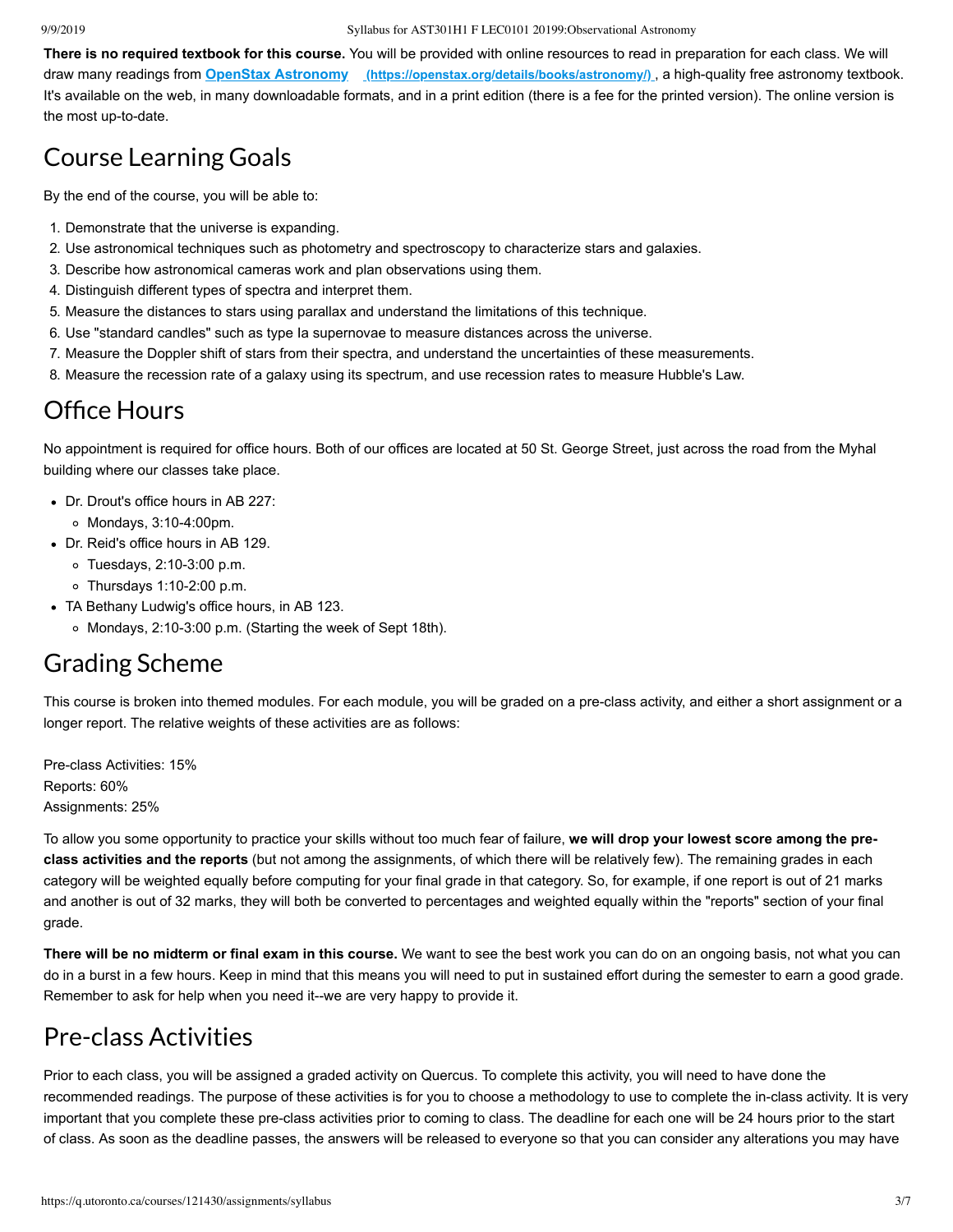to make to your method before coming to class. **Because the answers will be released immediately after the deadline, no extensions are possible for these pre-class activities, and no part-marks will be awarded for answers submitted after the deadline.**

## **Deadlines**

We have posted preliminary deadlines for each graded component of the course.The nature of this course is that we will be somewhat dependent on the weather. A few of the modules depend on access to the sky in order to make observations. In the event that the weather does not cooperate, we will revise the deadlines to allow you more time complete any given assignment or report. We will notify you of these changes in advance and they will always be in your favour, meaning that they would only ever constitute extensions.

# Requirement to Work Evenings/After Hours

One of the modules for this course will require using the telescopes on the roof of the McLennan Physics building after dark. This work is weather-dependent: you will have to wait for a clear night to complete your observations. We will schedule observing sessions mainly during October and will notify you a week or more in advance. Each of you will be responsible for coming to the observatory on **at least one clear night**, but you will have some flexibility in choosing which night. We will monitor the cloud forecast and will notify you in the afternoon if a scheduled observing session will have to be cancelled.

If working on campus late in the evening a few times a semester will pose insurmountable difficulties for you (for example, because of family care responsibilities or inflexible employment hours), please **speak to us within the first week of the semester** and we will work through possible accommodations.

[Please be aware of your personal safety when returning home from campus after dark. U of T offers a free](http://campuspolice.utoronto.ca/travelsafer-2/) **TravelSafer program (http://campuspolice.utoronto.ca/travelsafer-2/)** to escort you safely to your dorm or to public transit.

# Illnesses, Absences, & Missed Work

Valid reasons for missing work or class include: illness or injury, death or illness of a loved one, religious observance, national service, [invited participation in a major musical/athletic/political event, late enrolment, etc. Please send us an email to](mailto:ast301@astro.utoronto.ca) **ast301@astro.utoronto.ca (mailto:ast301@astro.utoronto.ca)** if you are unsure whether the reason for your absence warrants an accommodation. Please also note that it is at the instructors' final discretion to determine whether a reason is valid.

In case of illness, you can ask your doctor to fill out this form: **http://www.illnessverification.utoronto.ca/ (http://www.illnessverification.utoronto.ca/)** [. The medical certificate will need to excuse you from whatever te](http://www.illnessverification.utoronto.ca/)rm work you have missed. It's important to note that the form can only be accepted if it is signed, stamped and dated by a Dentist, Nurse/Nurse Practitioner, Physician/Surgeon, Psychologist, Psychotherapist or Social Worker registered and licensed in the Province of Ontario. Please send a photo or scan of the form to us at **[ast301@astro.utoronto.ca \(mailto:ast301@astro.utoronto.ca\)](mailto:ast301@astro.utoronto.ca)** if you are unable to give us the hard copy.

For non-medical absences, other documentation can be evidence of participation, for example, a note from your registrar. Please contact us if you are unsure of what documentation to provide to obtain an accommodation.

# Academic Integrity

[All students are expected to rigorously adhere to the university's](https://www.viceprovoststudents.utoronto.ca/students/) **Code of Behaviour on Academic Matters (https://www.viceprovoststudents.utoronto.ca/students/)** .

Make completely sure that you understand the Code and all of its contents before submitting any work to be graded in this course. In brief, if you submit work for us to grade, you are certifying that the entirety of your work is uniquely and originally your own. Anything you use that is not your own creation ( ideas, text, images, and so on) must be clearly cited. While we encourage you to collaborate with your classmates, especially across disciplines, whatever work you submit for grading must reflect your individual understanding of the material. We strongly encourage you to review this helpful **webpage on what constitutes Academic Misconduct.**

**[\(https://www.artsci.utoronto.ca/current/academic-advising-and-support/student-academic-integrity-osai/academic-misconduct\)](https://www.artsci.utoronto.ca/current/academic-advising-and-support/student-academic-integrity-osai/academic-misconduct)**

You should also read the university's excellent advice on **proper use and citation of sources in research. [\(https://www.artsci.utoronto.ca/current/academic-advising-and-support/student-academic-integrity-osai/where-get-help\)](https://www.artsci.utoronto.ca/current/academic-advising-and-support/student-academic-integrity-osai/where-get-help)**

# Accessibility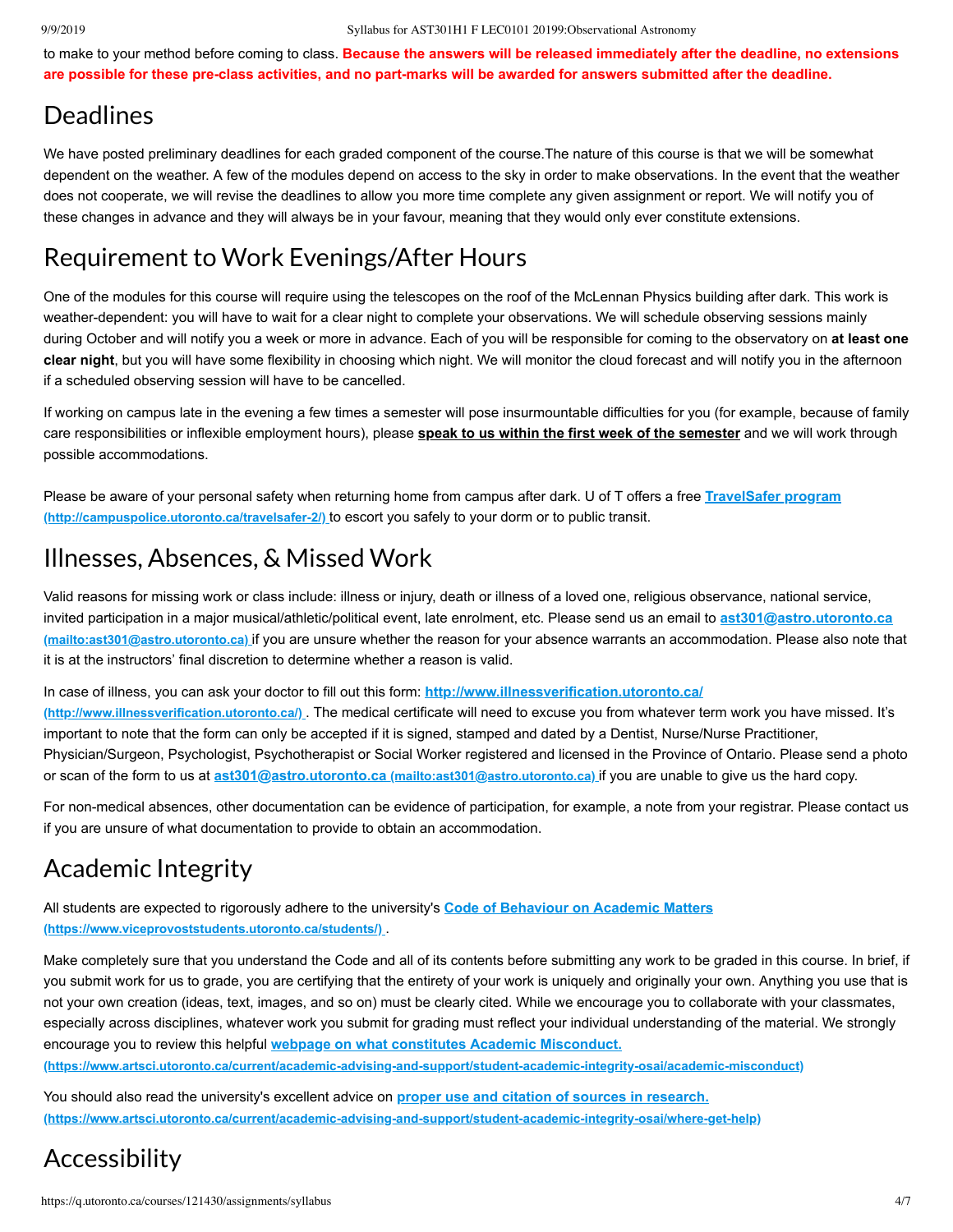#### 9/9/2019 Syllabus for AST301H1 F LEC0101 20199:Observational Astronomy

Our aim is to accommodate any student who wishes to take this course. If you have any accessibility needs, please feel free to visit us during office hours or email us at **ast301@astro.utoronto.ca [\(mailto:ast301@astro.utoronto.ca\)](mailto:ast301@astro.utoronto.ca)**

Please note that the on-campus observatory, which you will need to visit once during the semester, is not accessible. It is up two flights of stairs with no direct elevator access. If this will represent a barrier to you, please let us know as soon as possible and we will work with you to make alternate accommodations.

The University of Toronto offers a wide variety of accommodations for students with disabilities and persistent health problems. Please see **Accessibility Services [\(https://www.studentlife.utoronto.ca/as\)](https://www.studentlife.utoronto.ca/as)** to learn about accommodations that may be available to you. They can make a confidential assessment of your needs and pass this information along to your professors. If you are registered with Accessibility Services, please forward your documentation to **ast301@astro.utoronto.ca [\(mailto:ast301@astro.utoronto.ca\)](mailto:ast301@astro.utoronto.ca)** as early as possible and we will be happy to make accommodations.

# Course Summary:

| <b>Date</b>      | <b>Details</b>                                                                                                             |                |
|------------------|----------------------------------------------------------------------------------------------------------------------------|----------------|
| Thu Sep 5, 2019  | <b>Em Class (https://g.utoronto.ca/calendar?event id=127341&amp;include contexts=course 121430)</b>                        | 3pm to 4pm     |
| Tue Sep 10, 2019 | Pre-Class Activity: The Powers of Telescopes<br>(https://q.utoronto.ca/courses/121430/assignments/203380)                  | due by 11:59am |
| Wed Sep 11, 2019 | Class (https://g.utoronto.ca/calendar?event_id=127354&include_contexts=course_121430)<br>藟                                 | 12pm to 2pm    |
| Thu Sep 12, 2019 | Class (https://q.utoronto.ca/calendar?event_id=127342&include_contexts=course_121430)<br>臝                                 | 3pm to 4pm     |
| Tue Sep 17, 2019 | Pre-Class Activity: Properties of Optical Detectors<br>(https://g.utoronto.ca/courses/121430/assignments/198192)           | due by 11:59am |
|                  | Class (https://g.utoronto.ca/calendar?event_id=127355&include_contexts=course_121430)                                      | 12pm to 2pm    |
| Wed Sep 18, 2019 | Assignment 1: The Powers of Telescopes<br>(https://q.utoronto.ca/courses/121430/assignments/203370)                        | due by 1pm     |
| Thu Sep 19, 2019 | Class (https://g.utoronto.ca/calendar?event_id=127343&include_contexts=course_121430)                                      | 3pm to 4pm     |
| Tue Sep 24, 2019 | Pre-Class Activity: Essentials of Spectroscopy<br>(https://q.utoronto.ca/courses/121430/assignments/188130)                | due by 11:59am |
| Wed Sep 25, 2019 | <b>Report 1: Properties of Optical Detectors</b><br>(https://q.utoronto.ca/courses/121430/assignments/203381)              | due by 11:59am |
|                  | Class (https://g.utoronto.ca/calendar?event_id=127356&include_contexts=course_121430)<br>翩                                 | 12pm to 2pm    |
| Thu Sep 26, 2019 | <b>adj Class (https://g.utoronto.ca/calendar?event_id=127344&amp;include_contexts=course_121430)</b>                       | 3pm to 4pm     |
| Wed Oct 2, 2019  | Report 2: Essentials of Spectroscopy.<br>(https://q.utoronto.ca/courses/121430/assignments/188131)                         | due by 11:59am |
|                  | <b>EDECIAS Changes:</b> //g.utoronto.ca/calendar?event_id=127357&include_contexts=course_121430)                           | 12pm to 2pm    |
| Thu Oct 3, 2019  | <b>a Class (https://q.utoronto.ca/calendar?event id=127345&amp;include contexts=course 121430)</b>                         | 3pm to 4pm     |
| Tue Oct 8, 2019  | Pre-Class Activity: Astronomical Distances Part 1 -- Parallax<br>(https://g.utoronto.ca/courses/121430/assignments/203501) | due by 11:59am |
| Wed Oct 9, 2019  | Assignment 2 (https://q.utoronto.ca/courses/121430/assignments/206030)<br>眇                                                | due by 11:59am |
|                  | 繭<br>Class (https://g.utoronto.ca/calendar?event_id=127358&include_contexts=course_121430)                                 | 12pm to 2pm    |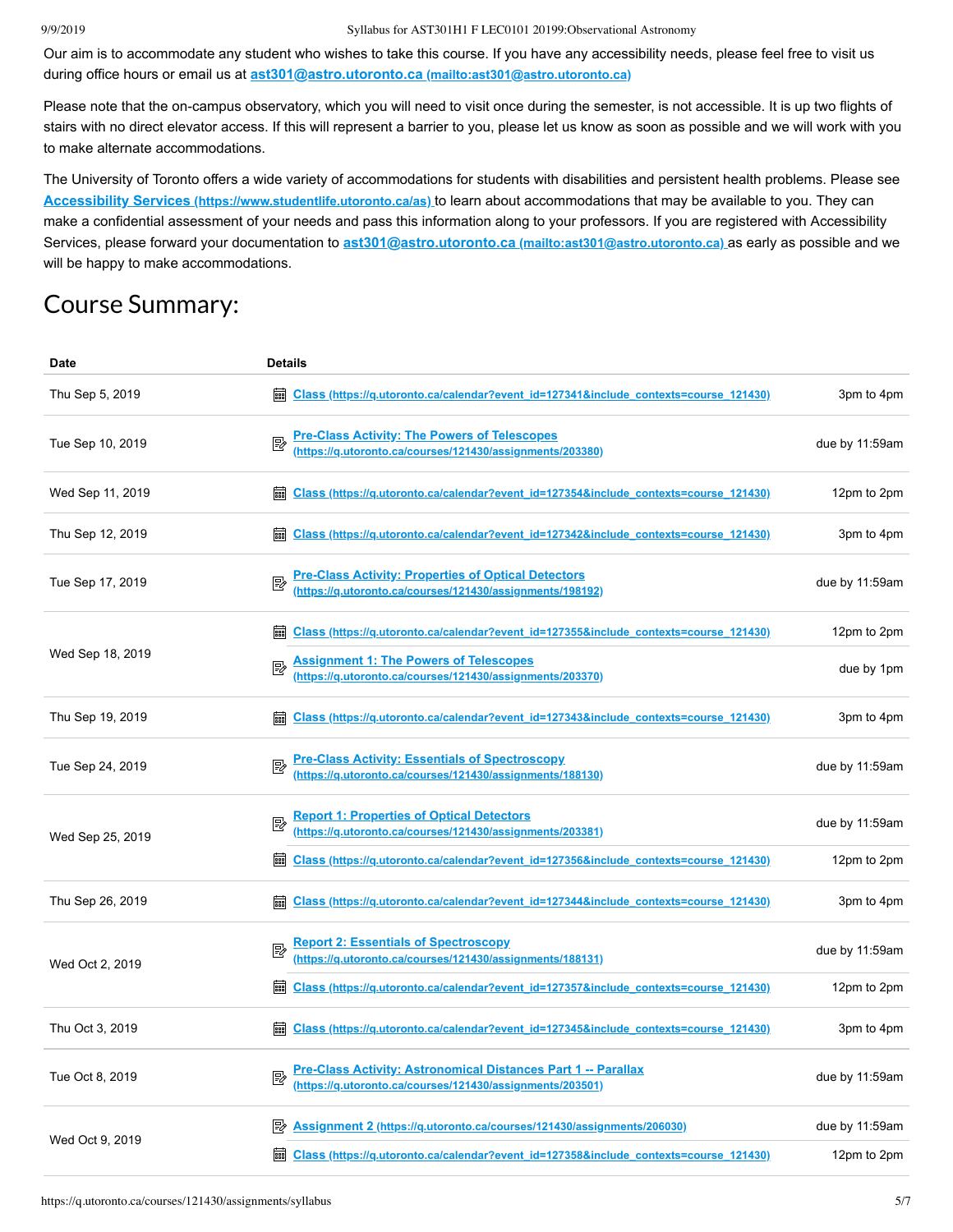| Date             | <b>Details</b>                                                                                                                                            |
|------------------|-----------------------------------------------------------------------------------------------------------------------------------------------------------|
| Thu Oct 10, 2019 | 圇<br>3pm to 4pm<br><u>Class (https://q.utoronto.ca/calendar?event_id=127346&amp;include_contexts=course_121430)</u>                                       |
| Mon Oct 14, 2019 | Thanksgiving - University Closed (https://q.utoronto.ca/calendar?<br>event_id=129031&include_contexts=course_121430)<br>12am                              |
| Tue Oct 15, 2019 | <b>Pre-Class Activity: Astronomical Distances Part 2 -- Variable Stars</b><br>due by 11:59am<br>(https://q.utoronto.ca/courses/121430/assignments/205990) |
| Wed Oct 16, 2019 | Assignment 3: Measuring Distance Using Parallax<br>(https://q.utoronto.ca/courses/121430/assignments/203502)<br>國<br>due by 11:59am                       |
|                  | Class (https://g.utoronto.ca/calendar?event_id=127359&include_contexts=course_121430)<br>12pm to 2pm<br>  888                                             |
| Thu Oct 17, 2019 | Class (https://g.utoronto.ca/calendar?event_id=127347&include_contexts=course_121430)<br>3pm to 4pm                                                       |
| Tue Oct 22, 2019 | Pre-Class Activity: Photometry of Supernovae<br>(https://q.utoronto.ca/courses/121430/assignments/206002)<br>due by 11:59am                               |
| Wed Oct 23, 2019 | Report 3: Variable Stars (https://g.utoronto.ca/courses/121430/assignments/206031)<br>due by 11:59am<br>彫                                                 |
|                  | 12pm to 2pm<br>  888<br>Class (https://q.utoronto.ca/calendar?event_id=127360&include_contexts=course_121430)                                             |
| Thu Oct 24, 2019 | <u>Class (https://q.utoronto.ca/calendar?event_id=127348&amp;include_contexts=course_121430)</u><br>3pm to 4pm                                            |
| Tue Oct 29, 2019 | Pre-Class Activity: Astronomical Distances Part 3 -- Supernovae<br>(https://q.utoronto.ca/courses/121430/assignments/206004)<br>due by 11:59am            |
| Wed Oct 30, 2019 | Report 4: Photometry of Supernovae<br>(https://q.utoronto.ca/courses/121430/assignments/206032)<br>₽<br>due by 11:59am                                    |
|                  | 翩<br>Class (https://g.utoronto.ca/calendar?event_id=127361&include_contexts=course_121430)<br>12pm to 2pm                                                 |
| Thu Oct 31, 2019 | 翩<br>Class (https://g.utoronto.ca/calendar?event_id=127349&include_contexts=course_121430)<br>3pm to 4pm                                                  |
| Mon Nov 4, 2019  | Fall Reading week (https://g.utoronto.ca/calendar?event_id=129003&include_contexts=course_121430)<br>12am                                                 |
| Tue Nov 5, 2019  | 12am<br><b>Fall Reading week (https://g.utoronto.ca/calendar?event id=129004&amp;include contexts=course 121430)</b>                                      |
| Wed Nov 6, 2019  | Fall Reading week (https://g.utoronto.ca/calendar?event id=129005&include contexts=course 121430)<br>12am                                                 |
| Thu Nov 7, 2019  | 12am<br>藟<br><b>Fall Reading week (https://g.utoronto.ca/calendar?event id=129006&amp;include contexts=course 121430)</b>                                 |
| Fri Nov 8, 2019  | 12am<br><b>Fall Reading week (https://g.utoronto.ca/calendar?event id=129007&amp;include contexts=course 121430)</b>                                      |
| Tue Nov 12, 2019 | Pre-Class Activity: The Motions of Stars<br>(https://q.utoronto.ca/courses/121430/assignments/206006)<br>due by 11:59am                                   |
| Wed Nov 13, 2019 | <b>Assignment 4: Supernova Distances</b><br>₽<br>due by 11:59am<br>(https://q.utoronto.ca/courses/121430/assignments/206033)                              |
|                  | 翩<br>Class (https://g.utoronto.ca/calendar?event_id=127363&include_contexts=course_121430)<br>12pm to 2pm                                                 |
| Thu Nov 14, 2019 | Class (https://g.utoronto.ca/calendar?event_id=127351&include_contexts=course_121430)<br>3pm to 4pm                                                       |
| Tue Nov 19, 2019 | <b>Pre-Class Activity: The Motions of Galaxies</b><br>due by 11:59am<br>(https://q.utoronto.ca/courses/121430/assignments/206010)                         |